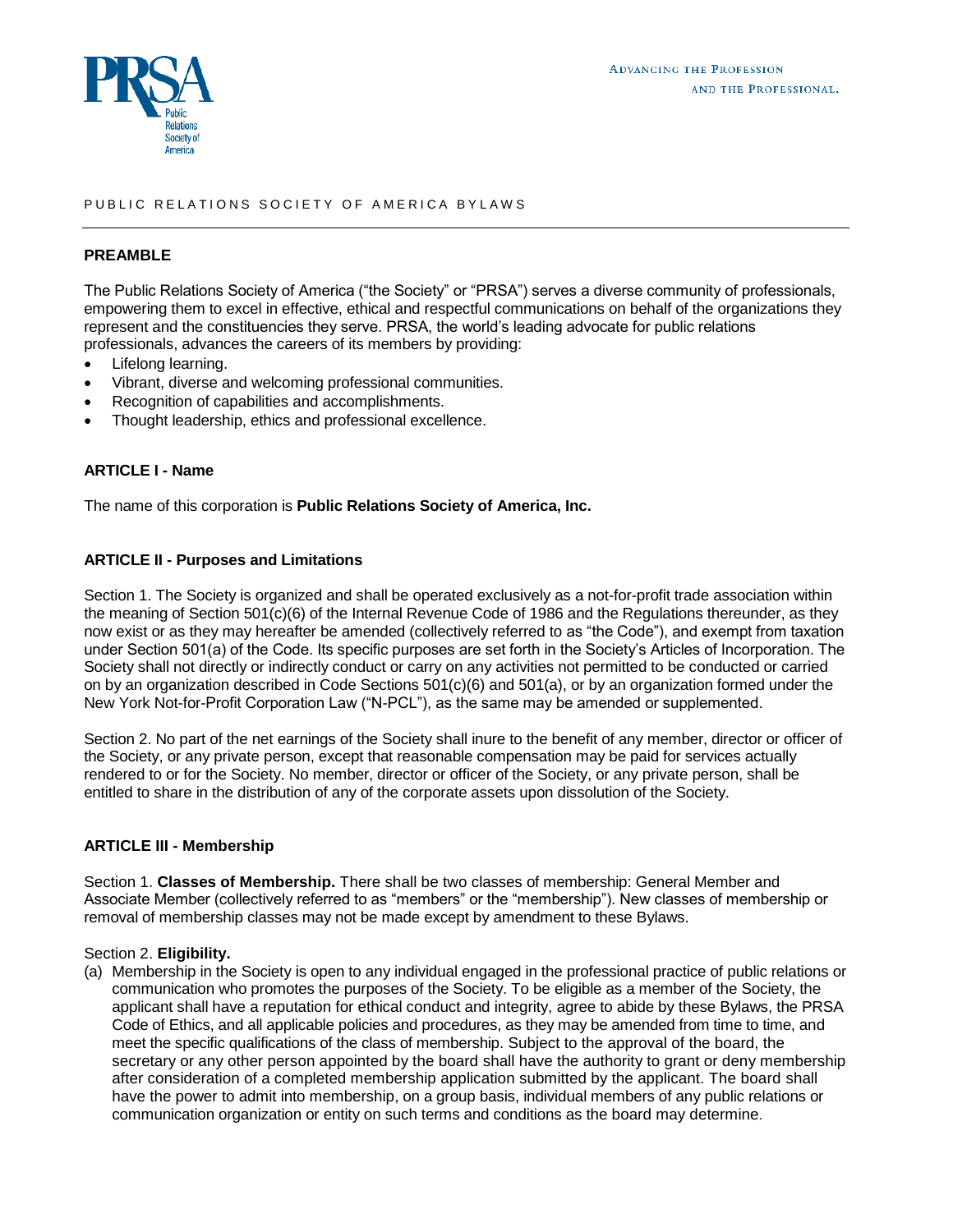- (b) General membership is open to any individual who for two or more years: (i) devotes a substantial portion of time to the paid professional practice of public relations or communication, or (ii) serves as a teacher or administrator of public relations or communication courses at an accredited college or university. Unemployed applicants may be eligible for admission as a General Member if they have held a position that meets one of the above requirements within the last five years, or they must have one of the following: a degree in public relations or communication; another academic degree from a program that meets the standards for a Public Relations Student Society of America ("PRSSA") charter or a program that has received PRSA Certification for Education in Public Relations; Accreditation in Public Relations ("APR" or "Accreditation"); or has been a General Member in good standing for at least five years immediately prior to entering retirement status, as defined by the board.
- (c) Associate membership is open to any individual who: (i) for less than four years devotes a substantial portion of time to the paid professional practice of public relations or communication or to the teaching of public relations or communication courses at an accredited college or university; (ii) is a recent graduate who has received a degree in public relations or communication; (iii) is a PRSSA member enrolled at least part time at an accredited college or university and is within five months of receiving a baccalaureate or graduate degree in public relations or communication; or (iv) is enrolled in a full-time graduate degree program for the purpose of teaching or practicing public relations or communication. No individual may remain as an Associate Member for more than four years; provided, however, full-time graduate students pursuing a degree for the purpose of teaching or practicing public relations or communication may remain as Associate Members for a total of six years during full-time study.
- (d) Any individual who makes a material misstatement or omission of fact in an application for membership, including but not limited to concealing information regarding a conviction or sanction demonstrating the applicant's violation of the PRSA Code of Ethics, may be barred from membership or expelled from the Society.
- (e) Membership carries with it a definitive obligation to pay all applicable dues, fees and other charges (collectively referred to as "financial obligations") as provided in these Bylaws and as determined by the board and/or Leadership Assembly from time to time. Any payments by a member to a Chapter, Section or other body or affiliate of the Society, does not mitigate such member's financial obligations to the Society.

## Section 3. **Rights and Privileges of Membership.**

- (a) General Members shall have the right to serve as a member of the board, a chair of a committee of the Society, and to hold PRSA National, District or Section offices.
- (b) Any member who is not in good standing, as determined by the board after appropriate due process, shall not be listed in the Society's directory and shall not be entitled to vote, hold office or enjoy any other privilege of membership. A member is presumed to be in good standing unless he or she has failed to adhere to the Society's Bylaws or applicable policies and procedures, or failed to pay his or her financial obligations as required by these Bylaws, or otherwise caused harm to the Society.

Section 4. **Continuance of Membership**. Members who leave the professional practice, teaching or administration of public relations or communication may continue membership, provided that such members continue to abide by the Society's Bylaws, applicable policies and procedures and the PRSA Code of Ethics.

Section 5. **Annual Meeting of the Membership.** The annual meeting of the membership shall be held on such date, time and place within or outside the state of New York as may be designated from time to time by the board. Such meeting may be held in person, remotely or any combination of both as indicated in Article XV, Section 2. Notice of the annual meeting shall be given to all members of the Leadership Assembly not less than 30 days or more than 50 days before such meeting and in accordance with Article XV.

#### Section 6. **Regular and Special Meetings.**

(a) Regular or special meetings of the Leadership Assembly may be held, within or without the state of New York, at any time upon call of the board or on petition signed by at least 25 percent of the Leadership Assembly delegates. Such meeting may be held in person, remotely or any combination of both as indicated in Article XV, Section 2.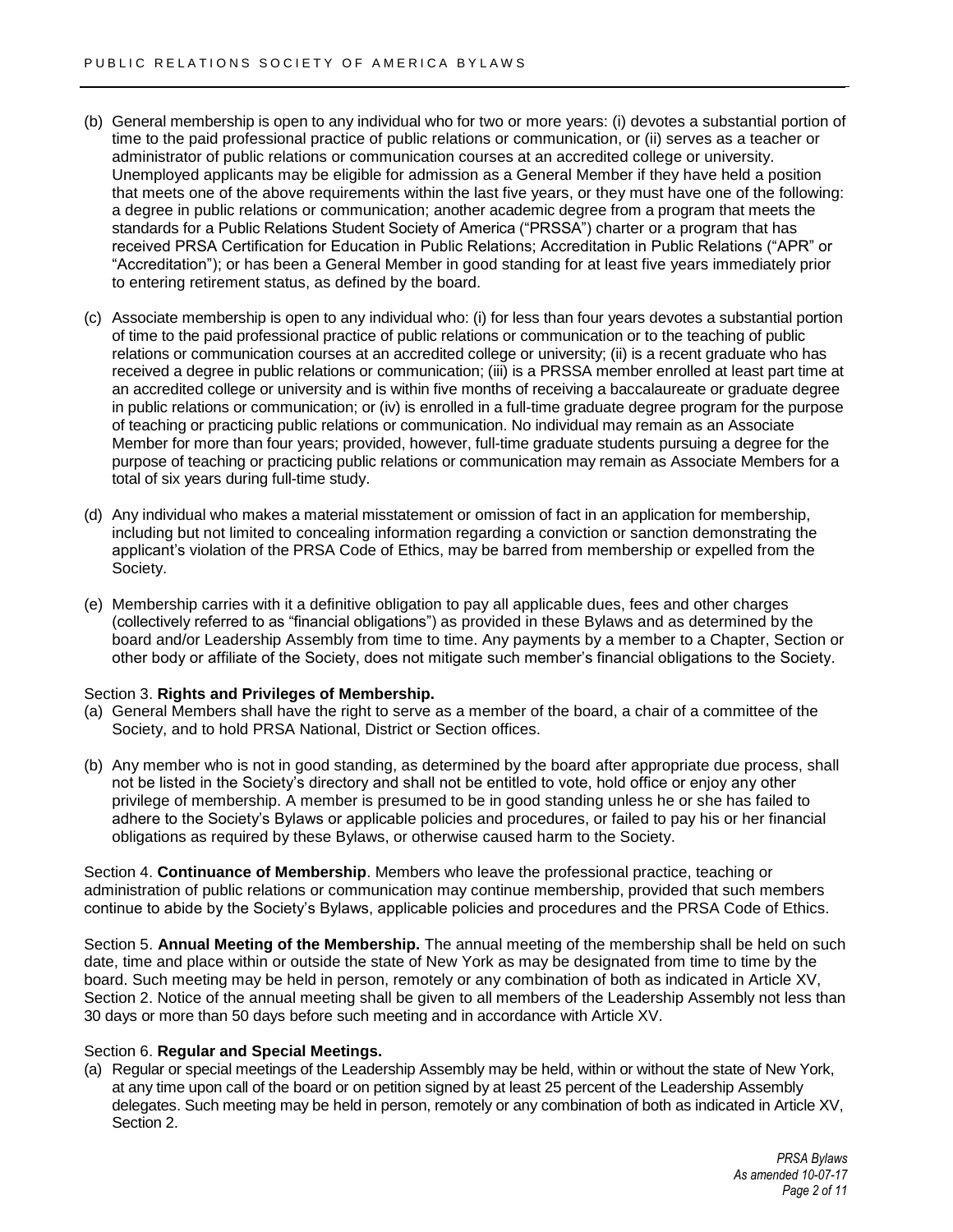(b) Notice of a regular or special meeting shall be given in accordance with Article XV to all members of the Leadership Assembly not less than 10 nor more than 50 days before such meeting. No business shall be transacted at any special meeting unless the purpose of such business is stated in the notice.

Section 7. **Termination of Membership**. The board may, by an affirmative vote of two-thirds of the entire board, expel any member who shall have been convicted of, or shall have pleaded "No Contest" to a charge of, a felony or misdemeanor related to the conduct of the public relations or communication profession. Membership in the Society may also be terminated by the timely (as determined by the board) submission of written notice of membership resignation or non-renewal. Termination of membership shall not extinguish a member's financial obligations to the Society. The board may establish criteria and procedures for reinstatement of membership after termination.

Section 8. **Membership Initiation Fee.** There shall be an initiation fee charged to all applicants for membership, and this fee, as proposed by the board and approved by the Leadership Assembly, shall accompany all membership applications. The board shall have the authority to waive or change the initiation fee charged to applicants for membership.

#### Section 9. **Membership Dues.**

- (a) The PRSA Board of Directors shall set the annual membership dues structure, provided that dues may not increase by more than 5 percent in any five year period without the authorization of the Leadership Assembly. The board shall report its projections on the current five year period to the Leadership Assembly each year.
- (b). The PRSA Board of Directors may initiate and manage group discount dues programs for general memberships.
- (c). The PRSA Board of Directors may initiate and manage associate dues discount programs that do not extend for more than four years, unless otherwise authorized by the Leadership Assembly.
- (d) Payment of annual dues to the Society shall constitute an agreement to abide by the Society's Bylaws, applicable policies and procedures, and the PRSA Code of Ethics, as they may be amended from time to time.

Section 10. **Nonpayment of Financial Obligations.** No member shall be considered to be in good standing if his or her financial obligations are in arrears as set forth in PRSA policy. Members not considered to be in good standing on the basis of nonpayment of financial obligations shall have their membership automatically terminated.

#### **ARTICLE IV - The Leadership Assembly**

#### Section 1. **Powers.**

- (a) There shall be a Leadership Assembly of the Society composed of delegates of the membership who shall have and may exercise all the powers, rights and privileges of members, including, but not limited to, the power to elect directors and officers, the power to amend these Bylaws, and approve Chapter dissolutions.
- (b) The Leadership Assembly shall advise the board and the profession regarding issues of concern to the profession of public relations. To this end, the Leadership Assembly shall identify, discuss and address issues of concern to the public relations profession, and serve as a liaison between the board and the Chapters, Districts, Sections and membership.

Section 2. **Leadership Assembly Delegates.** The Leadership Assembly shall be composed of delegates representing the membership. As a minimum requirement, all delegates and alternates, with the exception of the international delegate(s)-at-large, shall either be Accredited or a current or former board member of their respective Chapters, Districts or Sections. The Chapter president, president-elect, or his or her designee shall serve as a Chapter delegate unless otherwise ordered by the Chapter. An alternate delegate may vote at

> *PRSA Bylaws As amended 10-07-17 Page 3 of 11*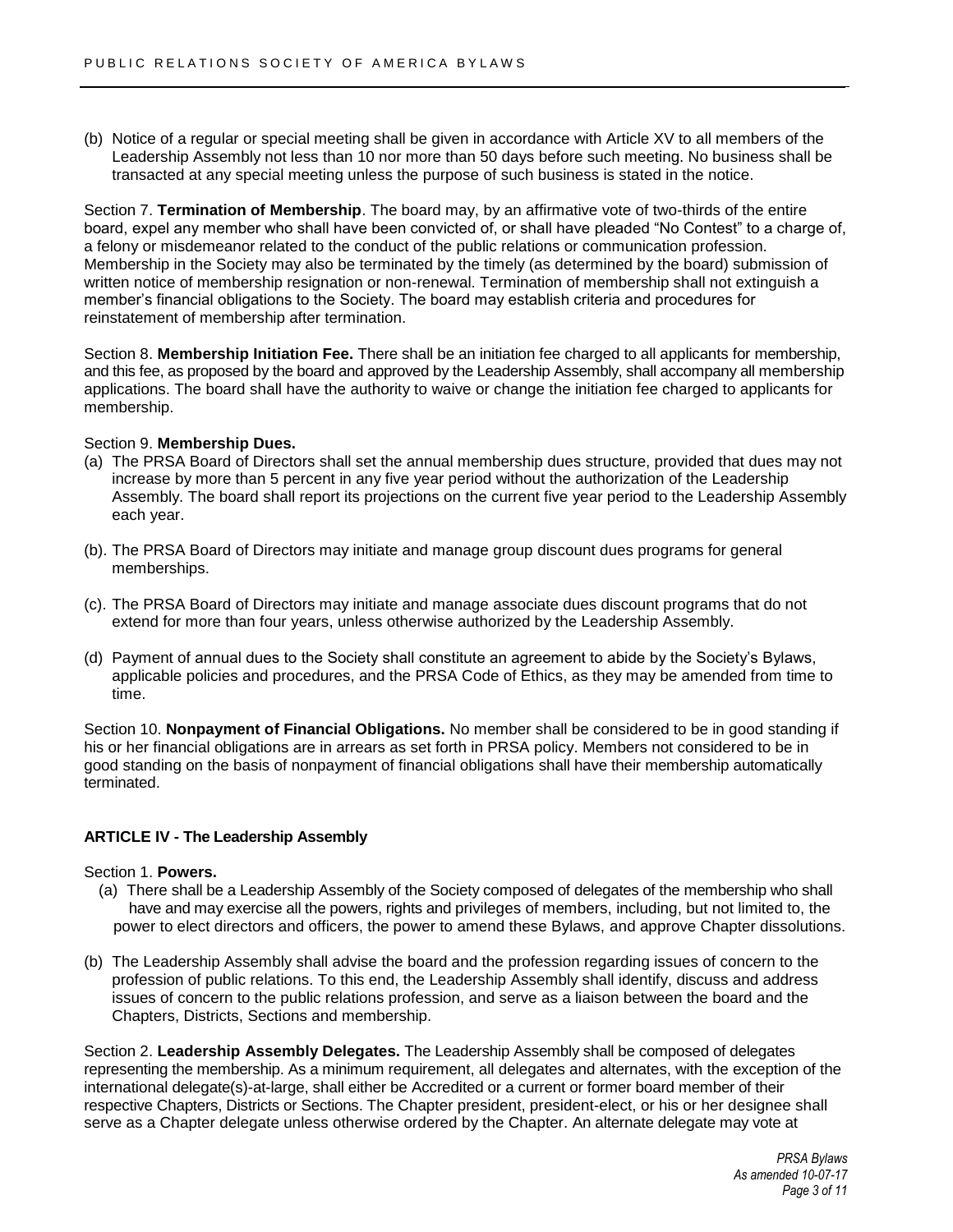meetings of the Leadership Assembly only in the absence of the delegate whom the alternate is to replace. The board may establish additional criteria for delegates and alternate delegates. The delegates to the Leadership Assembly shall consist of:

- (a) One or more delegates from each Chapter ("Chapter delegates") on the basis of one Chapter delegate for every 100 Chapter members eligible to vote, or fraction thereof;
- (b) All current members of the board of the Society;
- (c) The chairs of each District and Section and the College of Fellows;
- (d) One delegate for members who are residents of Canada ("Canadian delegate"), to be elected in accordance with any requirements established by the board;
- (e) One or more delegates for members who reside outside the United States and Canada and who do not belong to a PRSA Chapter ("international delegate-at-large"), on the basis of one delegate for each 100 such members of the Society or fraction thereof as determined by the secretary of the Society, to be elected in accordance with any requirements established by the board;
- (f) One or more delegates for all other members of the Society who are not in a Chapter area ("delegate-atlarge") on the basis of one delegate for each 100 such members of the Society or fraction thereof as determined by the secretary of the Society, to be elected in accordance with any requirements established by the board;
- (g) The president of PRSSA;
- (h) Any chair of any committee or task force of the Society established by the board pursuant to Article VI, all of whom shall be nonvoting members of the Leadership Assembly; and
- (i) Past chairs of the Society board, all of whom shall be nonvoting members of the Leadership Assembly, except if serving as a voting delegate in another position as described above.

Section 3. **Selection of Chapter Delegates.** Chapter delegates may be elected or appointed by members of each Chapter who are in good standing with respect to both the Chapter and the Society. Each Chapter shall certify to the secretary or his or her designee the names and addresses of its Chapter delegates at least 60 days prior to the annual meeting of the membership, and shall promptly notify the secretary or his or her designee when it has replaced a Chapter delegate or alternate delegate.

Section 4. **Term of Office.** The term of office of all elected delegates, except Chapter delegates, shall be one year beginning January 1 or until their successors are elected. The term of all Chapter delegates shall be established by the individual Chapters in their own bylaws. Delegates may serve more than one term.

Section 5. **Quorum.** A quorum for the transaction of business at any meeting of the Leadership Assembly shall be the presence of one-third of all Leadership Assembly delegates in person, remotely or by proxy.

# **ARTICLE V - Officers and Board of Directors**

Section 1. **Composition of the Board of Directors.** The business and affairs of the Society shall be managed and controlled by a Board of Directors. The number of voting directors shall be 17, consisting of four officers, 12 directors and the immediate past chair of the Society who shall serve ex officio. Each District shall be represented by at least one director, while two directors will serve in an at-large capacity. Each director and officer, except for the immediate past chair, shall be elected by the Leadership Assembly at its annual meeting. In addition, the board may elect up to two special nonvoting directors; such individuals need not meet the eligibility requirements set forth in Section 2 of this Article.

> *PRSA Bylaws As amended 10-07-17 Page 4 of 11*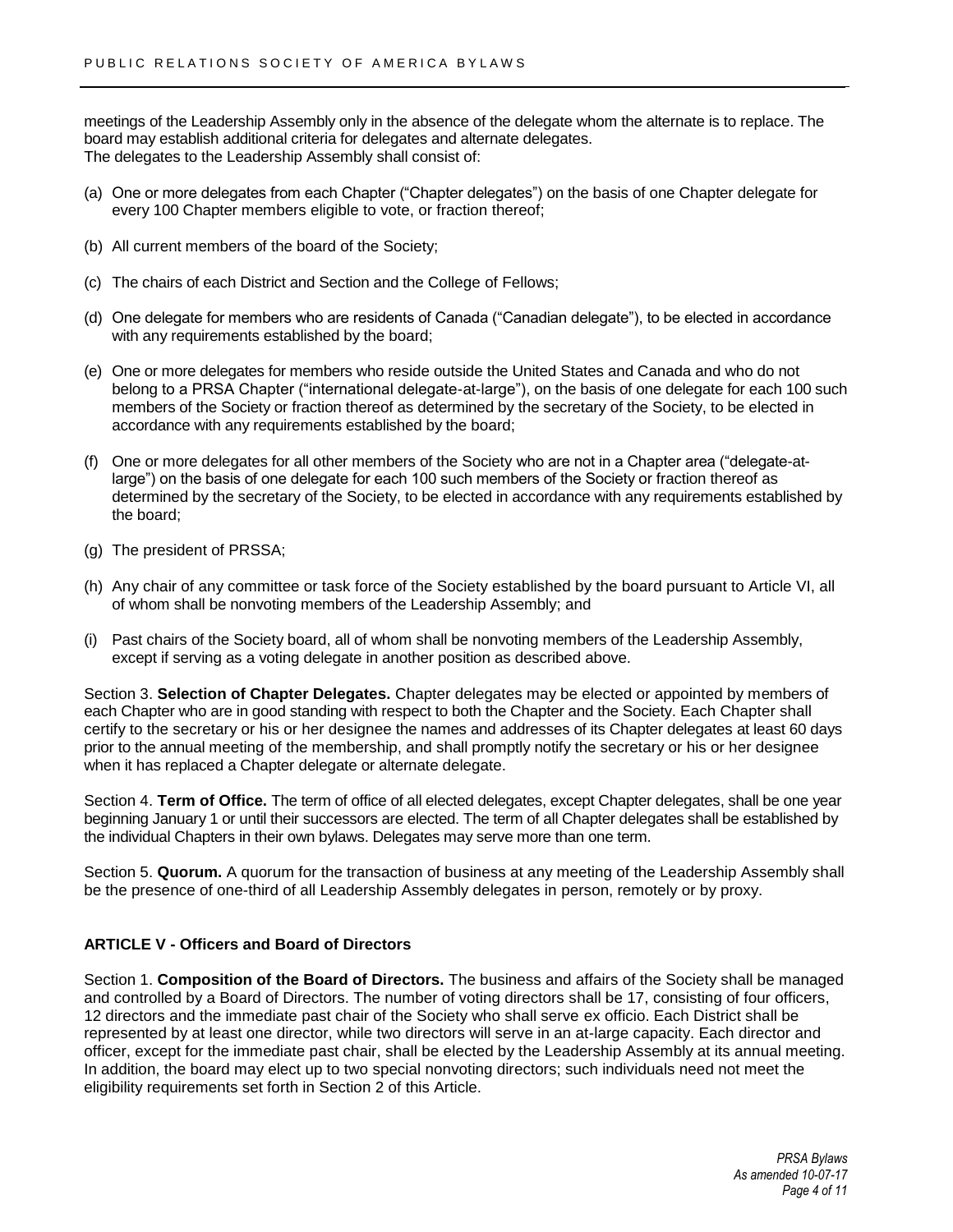Section 2. **Eligibility.**

- (a) To be eligible as a director representing a District, the individual must be APR, be a member of the Society in good standing and have at least one of the following: (1) experience in leadership role within the Society, including, but not limited to, service as a member of a Chapter, District or Section board of directors, chair of a national or local committee or task force, or service as an Assembly delegate; or (2) experience as a public relations or communication professional for 20 or more years, with increasing levels of responsibility.
- (b) To be eligible as an at-large director, an individual must be a member of the Society in good standing and have at least one of the following: (1) experience in a leadership role within the Society, including, but not limited to, service as a member of a Chapter, District or Section board of directors, chair of a national or local committee or task force, or service as an Assembly delegate; or (2) experience as a public relations or communication professional for 20 or more years, with increasing levels of responsibility.
- (c) To be eligible as an officer, an individual must meet the eligibility criteria required of a director representing a District and must have served on the Society's board. A person currently serving as a director may seek to be elected for an officer position.
- (d) Questions of eligibility with regard to the officer or director eligibility criteria shall be determined by the nominating committee on a case by case basis.

#### Section 3. **Vacancies.**

- (a) Vacancies occurring among the directors, other than the office of the chair or the chair-elect, may be filled for the balance of the unexpired term by the board at any regular meeting or at any special meeting of the board called for that purpose.
- (b) In the event the chair position becomes vacant for any reason or the chair temporarily is unable to serve, the order of succession shall be: the chair-elect, the immediate past chair, the treasurer, the secretary and any voting director elected by majority vote of the board.
- (c) If the chair-elect position becomes vacant for any reason, the chair shall request the Nominating Committee to nominate a replacement. The Nominating Committee shall present a recommendation to the board. The board, by majority vote, shall elect a replacement to fulfill the responsibilities of the chair-elect. No person elected as a replacement for the office of chair-elect shall automatically assume the office of chair upon completion of service as the chair-elect, but may seek election by the Leadership Assembly for such office at the next annual meeting of the membership.

Section 4. **Removal.** An officer or director may, by the affirmative vote of two-thirds of the directors in office, or by a majority vote of the Leadership Assembly at a special meeting called for that purpose, be removed from office on one of the following grounds:

- (a) failure to attend two successive board meetings;
- (b) censure or suspension for violation of the PRSA Code of Ethics, policies and procedures, or Bylaws; or
- (c) engaging in conduct that is detrimental to the best interests of the Society.

## Section 5. **Meetings of Directors.**

- (a) Annual and regular meetings of the board shall be held at such date, time and place within or without the state of New York as determined by the chair or the board.
- (b) Special meetings of the board may be called by the chair, and must be called at the written request of two members of the board. The Leadership Assembly may, by majority vote, call a special meeting of the board. No business shall be transacted at any special meeting except that specified in the notice.
- (c) A majority of the directors in office shall constitute a quorum at all meetings of the board.
- (d) Notice of any meeting of the board shall be given to each director at least five days prior to the meeting.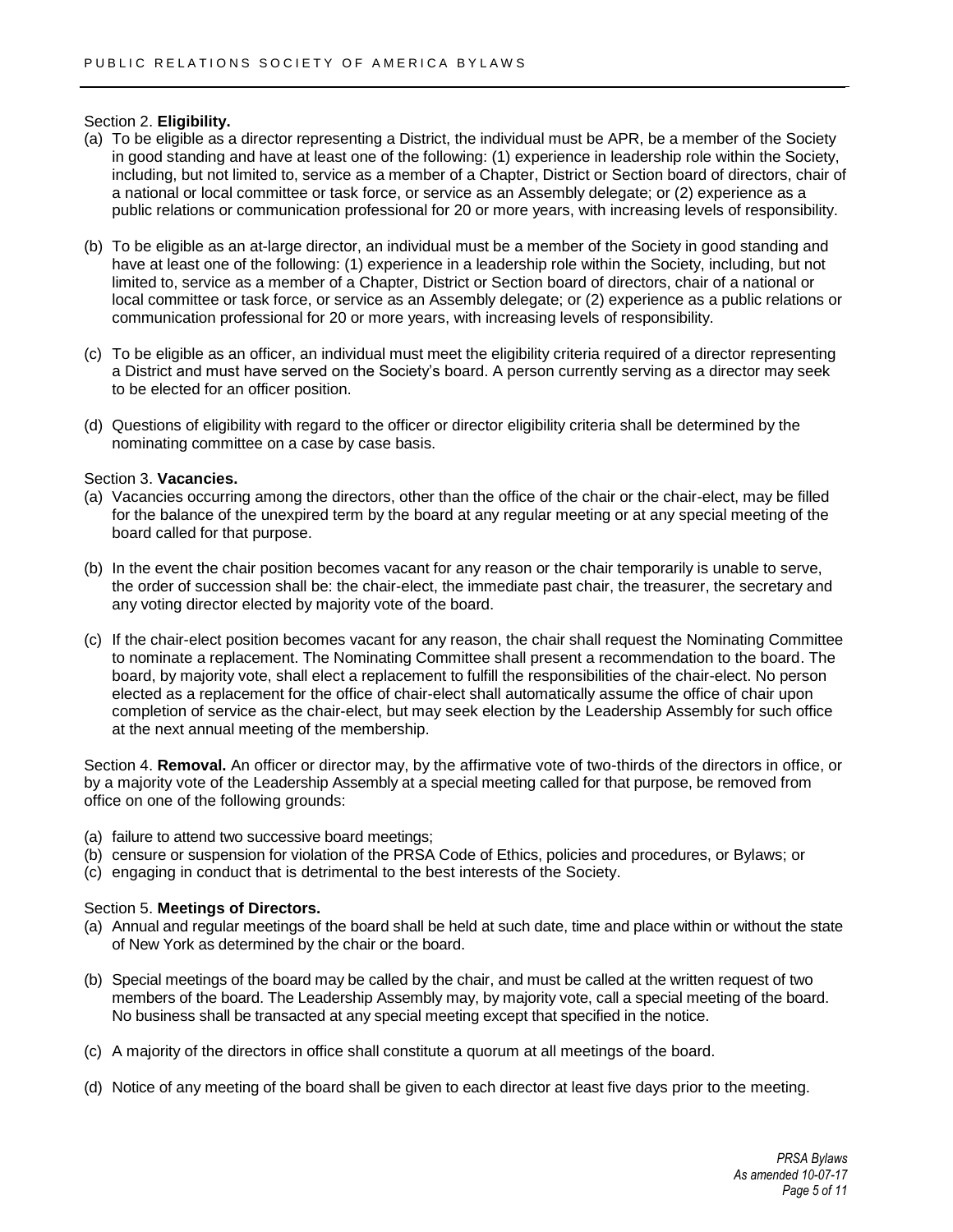Section 6. **Compensation and Reimbursement.** No elected officer or director of the Society shall be entitled to any salary or other compensation for their services as such, but the board may reimburse any elected officer or director for expenses reasonably incurred in connection with the performance of Society duties.

Section 7. **Term of Office of Directors.** Directors shall be elected by the Leadership Assembly at its annual meeting, and shall hold office for a staggered term of two years and until their successors take office. The terms shall be staggered so that the terms of six directors expire each year. Directors shall not serve more than two terms consecutively, but may again be eligible for election after one year off the board.

Section 8 **Officers.** The officers of the Society shall consist of the chair, chair-elect, treasurer and secretary. The board may appoint such other officers with such powers and duties as it may deem advisable.

- (a) Chair. The chair shall preside at all meetings of the Leadership Assembly and the board, monitor the activities of the Society and make recommendations with respect thereto to the board, and perform such duties as may be assigned by the board. The chair shall be an ex officio member of all committees, except the Nominating Committee, the Board of Ethics and Professional Standards and the Universal Accreditation Board ("UAB").
- (b) Chair-elect. The chair-elect shall, in the absence of the chair, preside at all meetings of the Leadership Assembly and of the board, and shall perform such duties as may be assigned by the board or by the chair.
- (c) Treasurer. The treasurer shall perform all duties incident to the office of treasurer, subject to the control of the board; shall advise with respect to the preparation of the Society's budget; and shall perform such other duties as may be assigned to the treasurer by the board.
- (d) Secretary. The secretary shall act as secretary of all meetings of the Leadership Assembly and of the board; shall keep or cause to be kept the minutes of all such meetings; shall perform all duties incident to the office of secretary, subject to the control of the board; and shall perform such other duties as may be assigned by the board.

## Section 9. **Term of Office of Officers.**

- (a) It shall be the duty of the Board of Directors to make and present to the membership, based on specific and objective criteria, candidates for the offices of chair-elect, treasurer and secretary.
- (b) All members of the Society shall be advised of the report of the Board of Directors regarding candidates for the office of chair-elect, treasurer and secretary at least 60 days prior to the annual meeting of the Leadership Assembly.
- (c) The chair-elect, treasurer and secretary shall be elected annually by the Leadership Assembly and shall hold office for a term of one year beginning January 1 and until their successors are elected.
- (d) Unless otherwise provided in these Bylaws, the chair-elect shall automatically become chair after serving a one-year term as chair-elect or in the event that the chair position becomes vacant for any reason.
- (e) No person shall be eligible to hold more than one office at the same time.

#### Section 10. **Ineligibility.**

.

- (a) With the exception of the two nonvoting members, members of the board are ineligible to serve as District or Chapter officers, Chapter delegates or alternates, Section chair, or as an officer of the College of Fellows, and are ineligible to serve on the Board of Ethics and Professional Standards or the UAB. Any member of the board shall automatically relinquish other such positions at the commencement of the term of office on the board.
- (b) No member of the board, except the immediate past chair, may serve on the Nominating Committee.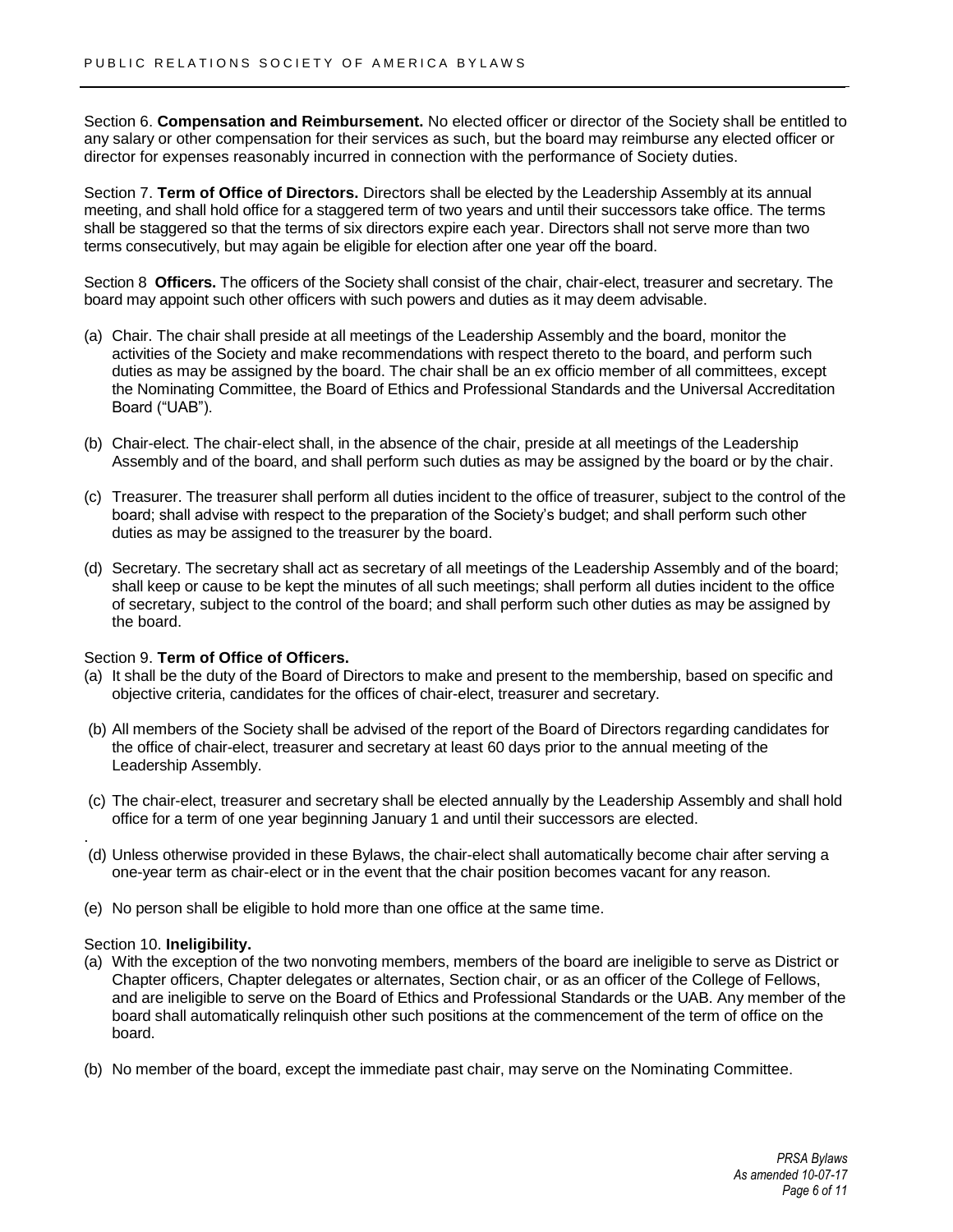## **ARTICLE VI - Boards, Committees, Task Forces**

Section 1. **Executive Committee.** The officers and the immediate past chair shall comprise the Executive Committee of the board. The chief executive officer serves ex officio without a vote. The Executive Committee shall have and exercise the authority of the board in the management of the Society between meetings of the board, unless limited by these Bylaws.

Section 2. **Other Boards, Committees and Task Forces.** The board may appoint and dissolve such other boards, committees and task forces, other than those established pursuant to these Bylaws, as the board may deem necessary or advisable. The board shall determine the duties of any such group, its size and tenure. All boards, committees and task forces established under this Section shall be subject to the authority of the board.

## **ARTICLE VII - Nominating Committee and Nominations**

Section 1. **Appointment and Selection.** There shall be a Nominating Committee consisting of:

- (a) one member representing each District, or in the absence of such member, an alternate selected by the District:
- (b) two members-at-large and two alternate members to act in the absence of such members, each appointed by the board of the Society, for a term expiring December 31 following and until their successors are appointed;
- (c) the chair of the Society next preceding the immediate past chair of the Society's board, who shall serve as the chair of the Nominating Committee;
- (d) the chair and chair-elect of the College of Fellows;
- (e) three representatives from Section Council to be selected by said Council;
- (f) one member of the Past Presidents' Council to be selected by said Council; and
- (g) the immediate past chair and the Society's chief executive officer, who shall serve as nonvoting ex-officio members.

#### Section 2. **Eligibility.**

- (a) To be eligible to serve on the Nominating Committee, the individual must be a member of the Society in good standing and have at least one of the following qualifications: (1) an APR; (2) held a leadership role within the Society, including, but not limited to, served as a member of a Chapter, District or Section board of directors, chaired a national or local committee or task force, or served as an Assembly delegate; (3) served as a public relations or communication professional for 20 or more years, with increasing levels of responsibility.
- (b) Unless otherwise provided in these Bylaws, current directors and officers of the Society are not eligible to serve on the Nominating Committee. No member of the Nominating Committee and no alternate who is serving in place of a Nominating Committee member may be nominated as an officer or director of the Society's board.
- (c) No one may serve as a member of the Nominating Committee for more than two consecutive years. If the chair of the College of Fellows has already served two consecutive years, he or she shall select another Fellow to serve as a member of the Nominating Committee.

Section 3. **Input.** The Nominating Committee shall develop and implement procedures to solicit and encourage fair, balanced and confidential input from all PRSA members on board candidates.

Section 4. **Duties and Procedures.** It shall be the duty of the Nominating Committee to help recruit and present to the membership, based on specific and objective criteria, candidates for the District director and atlarge director positions, and any other positions requested by the board whether as a slate or as individual candidates, as hereinafter provided:

(a) All members of the Society shall be advised of the report of the Nominating Committee at least 60 days prior to the annual meeting of the Leadership Assembly.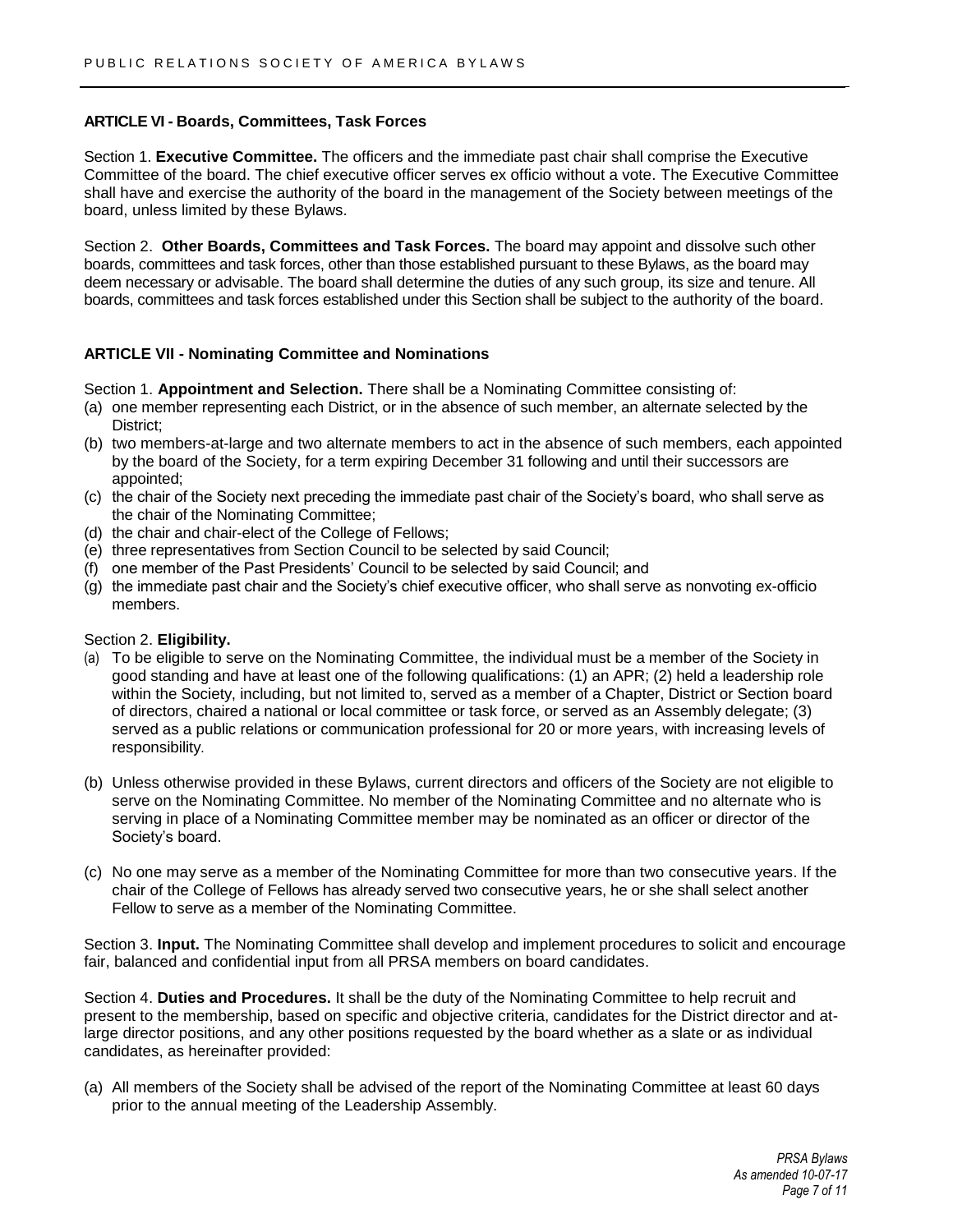- (b) If, between the time of nomination and the annual meeting of the Leadership Assembly, a nominee dies or declines to serve, the Nominating Committee shall make a substitute nomination.
- (c) If there are no candidates for a District director position by the initial deadline, the Nominating Committee has the authority to convert that to an at-large position for that election.

Section 5. **Nomination by Petition.** Nominations may also be made by petition by at least 10 Leadership Assembly delegates and filed with the secretary of the Society at the PRSA Headquarters at least 30 days prior to the annual meeting of the Leadership Assembly. Immediately upon receipt of any such nominations, the secretary shall send a notice of such nominations to all members.

Section 6. **Compensation and Reimbursement.** The board may reimburse members of the Nominating Committee for travel expenses reasonably incurred in connection with the performance of Nominating Committee duties.

## **ARTICLE VIII - Chapters**

## Section 1. **Establishment and Dissolution.**

- (a) The board may establish Chapters according to the policies and procedures of the board and on petition of 10 or more members in good standing of the Society in a given area. Each Chapter must adhere to any policies and procedures established by the Society's board and applicable to Chapters.
- (b) The board may dissolve Chapters with Leadership Assembly approval. Upon dissolution of a Chapter, the Chapter's remaining funds shall be transferred to the Society and distributed as designated by the board.
- (c) Bylaws of a Chapter and amendments thereto shall not conflict with those of the Society and must be approved by the board of the Society to become effective.

# **ARTICLE IX - Districts and Sections**

Section 1. **Districts.** The board shall divide the United States into Districts, and shall provide uniform procedures for the governance and operation of the Districts

(a) Bylaws of a District and amendments thereto shall not conflict with those of the Society and must be approved by the board of the Society to become effective

Section 2. **Sections.** The board may form and dissolve Sections within the Society under such rules and regulations as may be adopted by the board.

## **ARTICLE X - Communities**

Section 1. **College of Fellows.** There is established within the Society a College of Fellows ("College"), which honors senior practitioners for career achievement. Admission shall be open to all members who meet the criteria developed and amended by the College and approved by the Leadership Assembly in accordance with the policies of the board, and apply using the prescribed forms. Members denied admission may appeal to the board, which shall act on such petitions expeditiously.

## Section 2. **Past Presidents' Council.**

- (a) There is a Past Presidents' Council, consisting of all past chairs of the board of the Society and past presidents of the Society. The Past Presidents' Council may be called on or convened for advice by the officers or the board of the Society.
- (b) The immediate past chair of the Society may call meetings of the Council and act as chair thereof.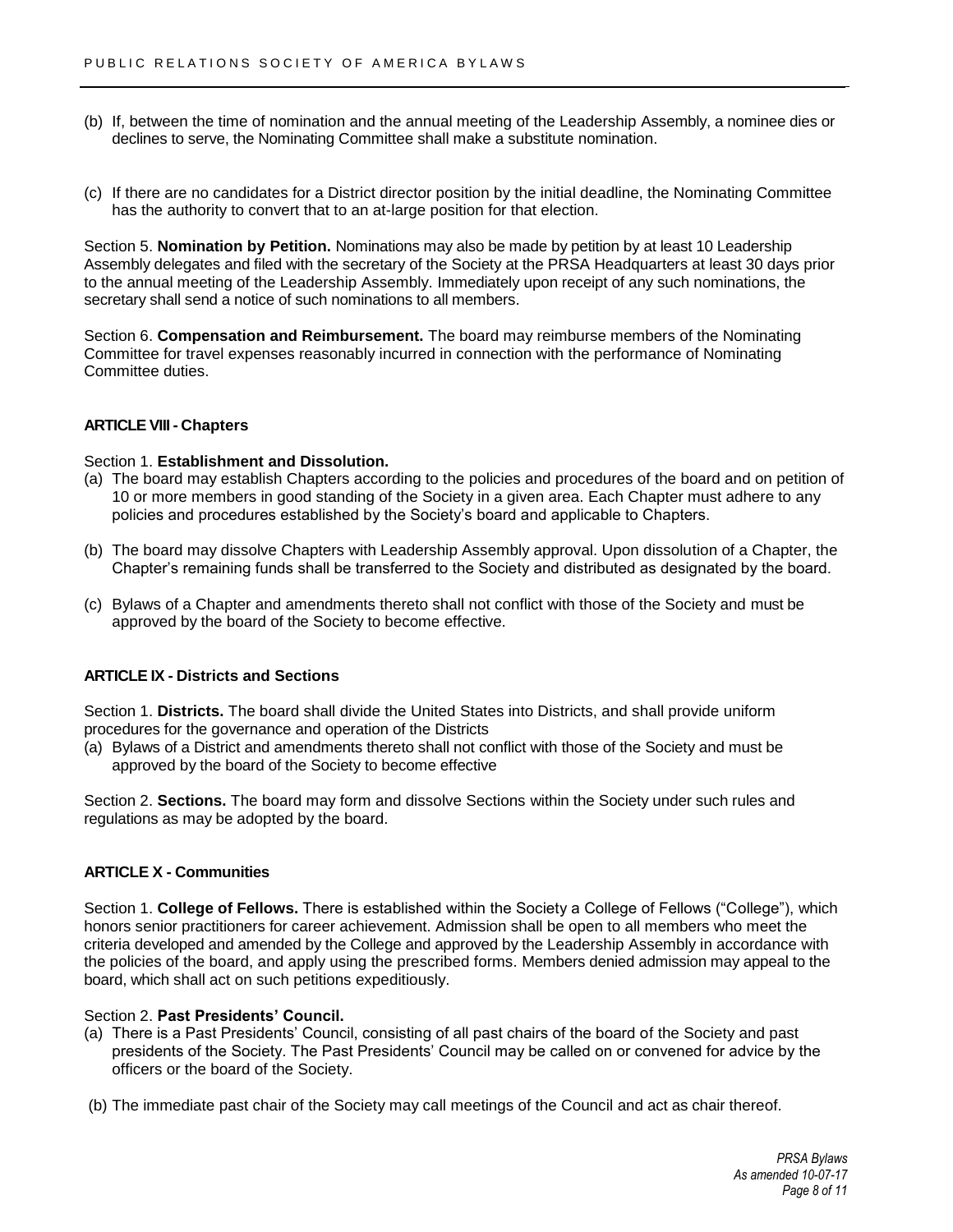Section 3. **Public Relations Student Society of America ("PRSSA").** PRSSA consists of a national organization and local Chapters, the membership being limited to students enrolled in colleges and universities where PRSSA Chapters exist, subject to the provisions of these Bylaws and the PRSSA Bylaws.

(a) The governing documents of PRSSA and any of its Chapters shall not conflict with those of the Society, and any amendments to PRSSA Bylaws shall be subject to the approval of the PRSA board. Amendments to the Society's Bylaws affecting PRSSA shall immediately become part of the PRSSA Bylaws and shall not require the approval of the PRSSA Assembly or the PRSSA National Committee to become effective. The PRSA board may establish additional policies and procedures with respect to PRSSA.

## **ARTICLE XI - Financial Provisions**

Section 1. **Bonds.** All persons having power to make disbursements or sign checks on behalf of the Society shall be bonded at the expense of the Society in amounts to be determined by the board.

Section 2. **Audit.** The books of the Society shall be audited at least once annually by certified public accountants to be engaged at the expense of the Society in amounts to be determined by the board.

Section 3. **Indemnity.** Any person made, or threatened to be made, a party to any action or proceeding, whether civil or criminal, by reason of the fact that the person, his or her testator or intestate, is or was a director or officer of the Society or serves or served any other entity or organization in any capacity at the request of the Society shall be indemnified by the Society, and the Society may advance related expenses, to the fullest extent authorized or permitted by law.

Section 4. **Limitation of Liability.** The personal liability of the officers and directors of the Society is hereby eliminated, to the fullest extent permitted by law.

## **ARTICLE XII - Code of Ethics**

Section 1. **Board of Ethics and Professional Standards.**

- (a) There shall be a Board of Ethics and Professional Standards, which shall: make recommendations to the board to refine the Society's standards for the ethical practice of public relations and to foster the highest level of professional standards within the profession and Society at large; counsel the board regarding the PRSA Code of Ethics; direct the development and implementation of educational programs regarding the PRSA Code of Ethics; and may, at the discretion of the board, provide counsel with respect to disciplinary actions concerning violations of the PRSA Code of Ethics.
- (b) The Board of Ethics and Professional Standards shall consist of 11 Accredited members, including its chair, each of whom shall be appointed by the chair, subject to the approval of the board, and serve for a term of three years; provided, however, the chair shall be appointed for a one-year term, and may serve a maximum of three consecutive one-year terms.

## Section 2. **Powers of the Leadership Assembly and Board of Directors; Obligation of Members.**

- (a) The Leadership Assembly of the Society shall have the power to adopt and amend a PRSA Code of Ethics, pursuant to recommendations made by the board.
- (b) The board may: recommend amendments to the PRSA Code of Ethics to the Leadership Assembly; develop policies and procedures regarding the PRSA Code of Ethics and the Board of Ethics and Professional Standards; issue official interpretations of the PRSA Code of Ethics; express its opinion regarding proper professional conduct; adopt rules of procedure regarding disciplinary actions for violations of the PRSA Code of Ethics; and bar or expel from membership, by a two-thirds vote of the directors in office, any member who violates the PRSA Code of Ethics.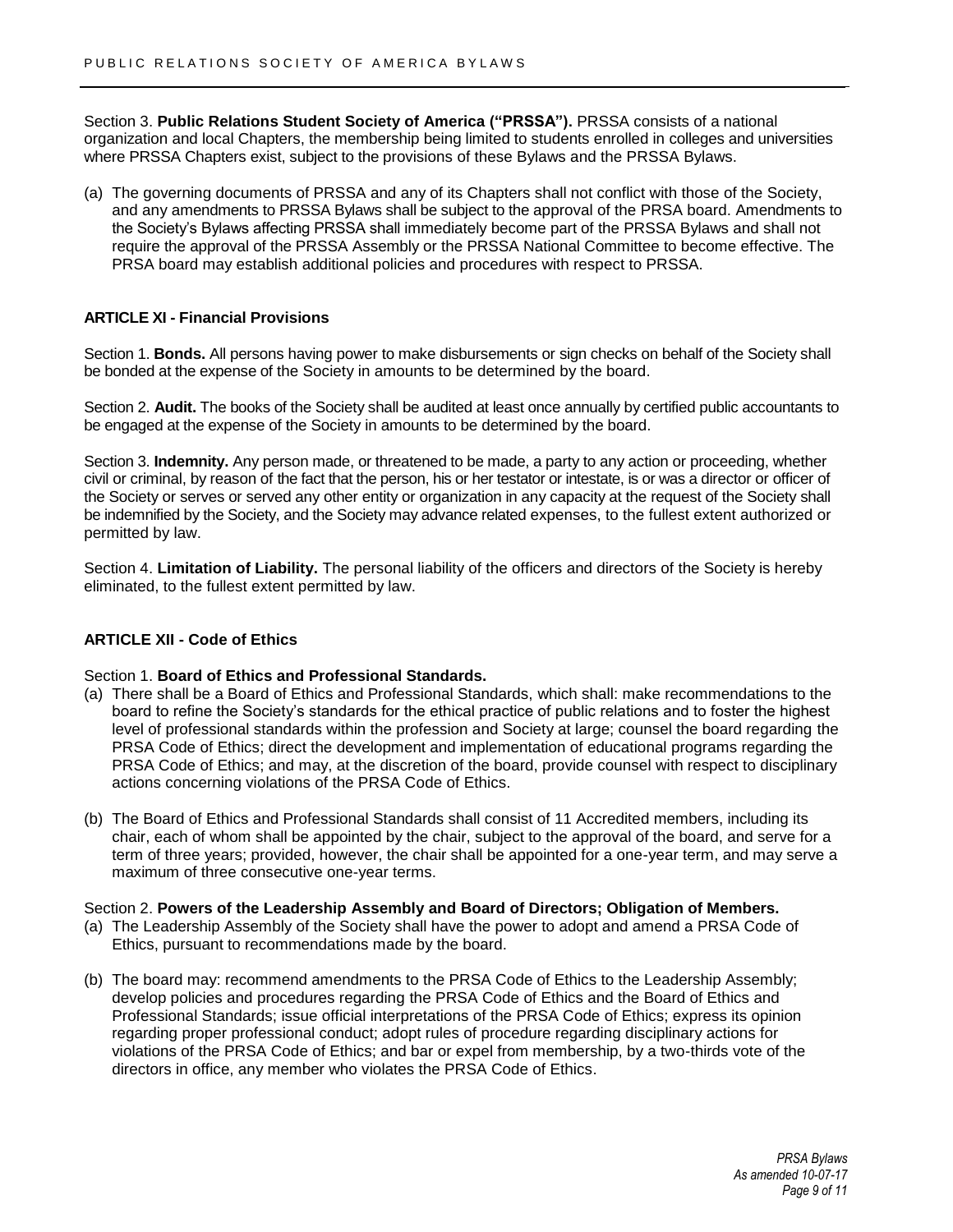## **ARTICLE XIII - Accreditation**

Section 1. **Provision for Accreditation.** The board may make provision for Accreditation and certification of competence in the practice of public relations, or any special fields therein, on the passing of examinations in public relations given either by the Society or an independent agency retained by the Society and on fulfillment of prescribed standards of character and general fitness and such other conditions as the board may determine.

Section 2. **Universal Accreditation Board.** There shall be a Universal Accreditation Board ("UAB") consisting of representatives from each participating organization. The UAB shall be the responsible authority for the granting and maintenance of Accreditation. The board may establish policies and procedures pertaining to the UAB.

## **ARTICLE XIV - Amendments**

Section 1. **Proposal of Amendments.** An amendment to these Bylaws may be proposed by:

- (a) majority vote of the members of the Leadership Assembly present and voting;
- (b) majority vote of the members of a Chapter present and voting at a special meeting of the Chapter called for that purpose;
- (c) majority vote of the members of a District present and voting at a special meeting of the District called for that purpose;
- (d) majority vote of the members of a Section present and voting at a special meeting of the Section called for that purpose;
- (e) resolution of the Society's board; or
- (f) a petition signed by at least 25 members.

The substance of each proposed amendment must be filed at the PRSA Headquarters at least 60 days prior to the meeting of the Leadership Assembly at which the proposed amendment is to be considered.

Section 2. **Requirements for Adoption of Amendments.** An amendment may be adopted by a two-thirds vote of the Leadership Assembly delegates present in person or by proxy and voting at any annual meeting of the membership or at any special meeting thereof called for that purpose, provided that committee and task force chairs shall not have the right to vote. The proposed amendment must accompany the notice of the meeting, which shall be given at least 45 days prior to the meeting.

## **ARTICLE XV - Procedures**

Section 1. **Notice of Meetings; Waiver.** Any notice required under these Bylaws may be given personally, by mail, electronic mail or other mode of written transmittal. If mailed, the notice shall be addressed to each person at such person's address as it appears in the records of the Society. Notice may be waived by a signed written waiver by the person waiving such notice, or by attending a meeting without protesting the lack of notice.

Section 2**. Remote Communications.** To the extent permitted by the N-PCL, any person participating in a meeting of the membership, Leadership Assembly, board, committee or other body of the Society may participate by means of conference telephone or by any means of communication by which all persons participating in the meeting are able to hear one another and otherwise fully participate in the meeting. Such participation constitutes presence in person at the meeting.

(a) Technological failures or difficulties that prevent or reduce the ability of a small number of remote participants to participate fully in any meeting, if occurring through no misdeed and no substantial failure of PRSA, shall not invalidate the actions taken at such meeting, provided those who were able to participate fully did so in sufficient numbers to constitute a quorum.